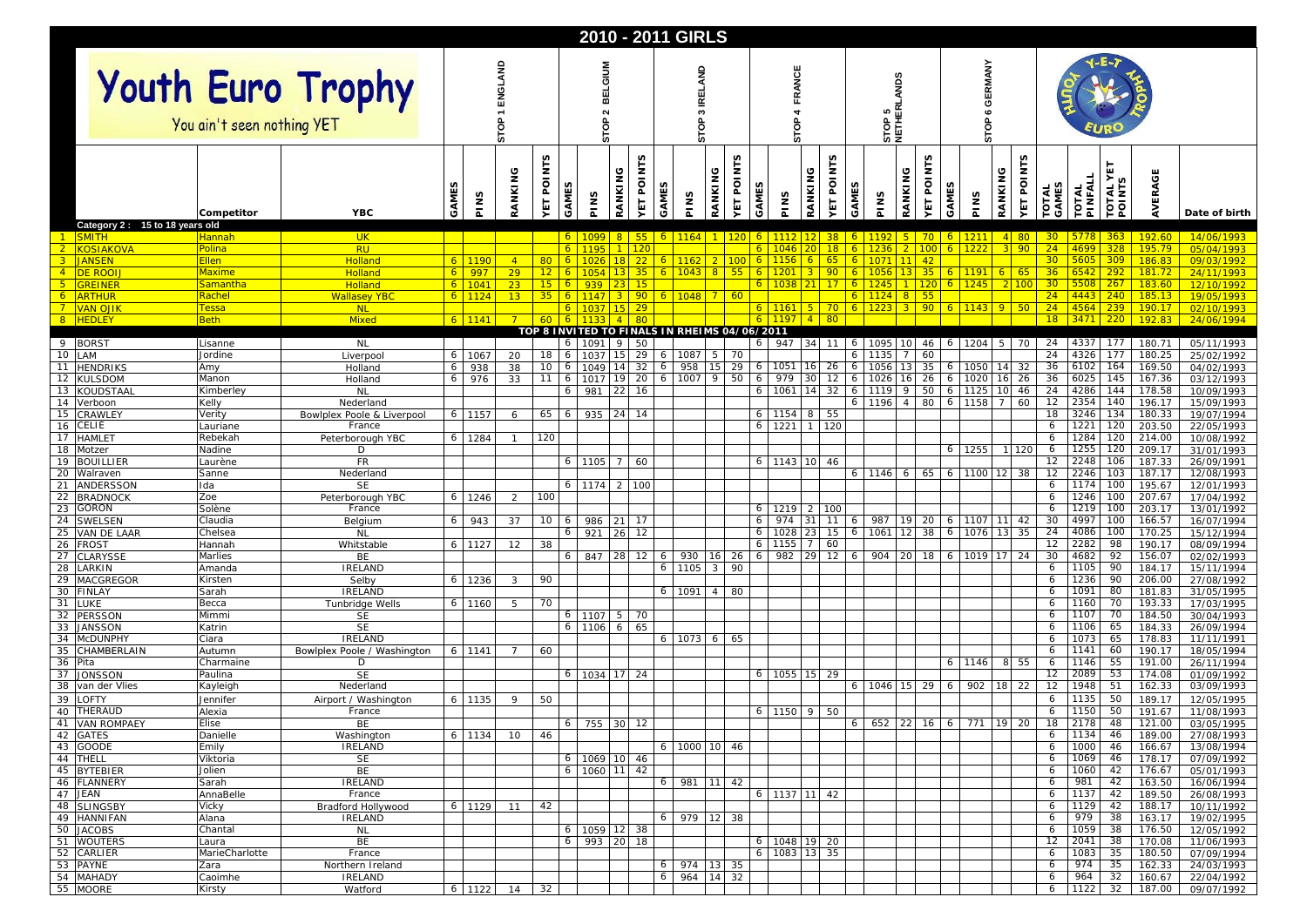|          |                                                 |                        |                                              |                  |               |          |                                                |       | 2010 - 2011 GIRLS |         |                         |                  |      |                 |                        |        |                        |          |                                           |       |         |                          |                                                |      |         |                   |                       |                  |                    |                  |                          |
|----------|-------------------------------------------------|------------------------|----------------------------------------------|------------------|---------------|----------|------------------------------------------------|-------|-------------------|---------|-------------------------|------------------|------|-----------------|------------------------|--------|------------------------|----------|-------------------------------------------|-------|---------|--------------------------|------------------------------------------------|------|---------|-------------------|-----------------------|------------------|--------------------|------------------|--------------------------|
|          | Youth Euro Trophy<br>You ain't seen nothing YET | ENGLAND<br><b>STOP</b> |                                              |                  |               |          | MUI <sub>D</sub> -<br>ᇳ<br>ᆱ<br>$\sim$<br>STOP |       |                   |         | ELAND<br>≊<br>S<br>STOP |                  |      |                 | FRANCE<br>4<br>STOP    |        |                        |          | <b>ANDS</b><br>15日<br><b>STOP</b><br>NETH |       |         | <b>GERMANY</b><br>6<br>å |                                                |      |         |                   |                       |                  |                    |                  |                          |
|          |                                                 | Competitor             | <b>YBC</b>                                   | S<br><b>GAME</b> | PINS          | RANKING  | <b>NTS</b><br>$\overline{\mathsf{Q}}$<br>YET   | GAMES | PINS              | RANKING | <b>POINTS</b><br>ΥЕΤ    | n<br><b>GAME</b> | PINS | RANKING         | NTS<br><b>VET POIL</b> | GAMES  | PINS                   | RANKING  | <b>YET POINTS</b>                         | GAMES | PINS    | RANKING<br>YET           | <b>NTS</b><br>$\overline{\mathsf{Q}}$<br>GAMES | PINS | RANKING | <b>YET POINTS</b> | <b>TOTAL</b><br>GAMES | TOTAL<br>PINFALL | TOTAL YI<br>POINTS | AVERAGE          | Date of birth            |
|          | Category 2: 15 to 18 years old<br>56 VOKES      | Annaleise              | Airport / Havant / Norwich                   |                  | 6 1116        | 15       | 29                                             |       |                   |         |                         |                  |      |                 |                        |        |                        |          |                                           |       |         |                          |                                                |      |         |                   | 6                     | 1116             | 29                 | 186.00           | 05/06/1992               |
| 57       | Franke                                          | Sharon                 | <b>NL</b>                                    |                  |               |          |                                                |       |                   |         |                         |                  |      |                 |                        |        |                        |          |                                           |       |         |                          | 6                                              | 1044 | 15      | 29                | 6                     | 1044             | 29                 | 174.00           | 12/06/1994               |
| 58       | <b>BOULOT</b>                                   | Sophie                 | France                                       |                  |               |          |                                                |       |                   |         |                         |                  |      |                 |                        |        | 6 1051 16              |          | 26                                        |       |         |                          |                                                |      |         |                   | 6                     | 1051             | 26                 | 175.17           | 14/06/1993               |
| 59<br>60 | PEACH<br><b>MULLIGAN</b>                        | Kimberley<br>Rachel    | Bowlplex Poole & Liverpool<br><b>IRELAND</b> |                  | $6 \mid 1113$ | 16       | 26                                             |       |                   |         |                         | 6                | 896  | 17 <sup>1</sup> | 24                     |        |                        |          |                                           |       |         |                          |                                                |      |         |                   | 6<br>6                | 1113<br>896      | 26<br>24           | 185.50<br>149.33 | 31/07/1994<br>19/05/1993 |
| 61       | <b>VAN TILBURG</b>                              | Gerti                  | BE                                           |                  |               |          |                                                | 6     | 933 25            |         | 13                      |                  |      |                 |                        | 6      | 958 33                 |          | 11                                        |       |         |                          |                                                |      |         |                   | 12                    | 1891             | 24                 | 157.58           | 10/01/1994               |
|          | 62 van Toorn                                    | Marion                 | Nederland                                    |                  |               |          |                                                |       |                   |         |                         |                  |      |                 |                        |        |                        |          | 6                                         |       | 1023 17 | 24                       |                                                |      |         |                   | 6                     | 1023             | 24                 | 170.50           | 03/11/1993               |
| 63       | <b>WATERS</b>                                   | Lesley                 | Whitstable<br><b>IRELAND</b>                 | 6                | 1090          | 17       | 24                                             |       |                   |         |                         | 6                | 880  |                 |                        |        |                        |          |                                           |       |         |                          |                                                |      |         |                   | 6<br>6                | 1090<br>880      | 24<br>22           | 181.67           | 14/12/1992               |
| 64<br>65 | CURRAN<br><b>FORSYTH</b>                        | Laura<br>Paige         | Airport / AMF Leeds                          | 6                | 1085          | 18       | 22                                             |       |                   |         |                         |                  |      | 18              | 22                     |        |                        |          |                                           |       |         |                          |                                                |      |         |                   | 6                     | 1085             | 22                 | 146.67<br>180.83 | 11/12/1992<br>22/10/1993 |
| 66       | OPES D'ANDRADE                                  | Marilyne               | France                                       |                  |               |          |                                                |       |                   |         |                         |                  |      |                 |                        |        | $6$ 1050 18            |          | 22                                        |       |         |                          |                                                |      |         |                   | 6                     | 1050             | 22                 | 175.00           | 19/06/1993               |
| 67       | Molenaar                                        | Beppeke                | Nederland                                    |                  |               |          |                                                |       |                   |         |                         |                  |      |                 |                        |        |                        |          | 6                                         |       | 1009    | 22<br>18                 |                                                |      |         |                   | 6                     | 1009             | 22                 | 168.17           | 13/07/1994               |
| 68       | <b>EVANS</b>                                    | Holly                  | <b>IRELAND</b>                               |                  |               |          |                                                |       |                   |         |                         | 6                | 811  | 19              | 20                     |        |                        |          |                                           |       |         |                          |                                                |      |         |                   | 6                     | 811              | 20                 | 135.17           | 03/12/1993               |
| 69<br>70 | <b>HODDS</b><br>Korver                          | Rachel<br>Gabriëlle    | Great Yarmouth<br>Nederland                  | 6                | 1069          | 19       | 20                                             |       |                   |         |                         |                  |      |                 |                        |        |                        |          | 6                                         |       | 904     | 20                       | 18                                             |      |         |                   | 6<br>6                | 1069<br>904      | 20<br>18           | 178.17<br>150.67 | 20/11/1991<br>02/06/1993 |
| 71       | <b>MAHER</b>                                    | Katie                  | <b>IRELAND</b>                               |                  |               |          |                                                |       |                   |         |                         | 6                | 632  | 20 <sup>1</sup> | 18                     |        |                        |          |                                           |       |         |                          |                                                |      |         |                   | 6                     | 632              | 18                 | 105.33           | 12/03/1994               |
| 72       | <b>SMITH</b>                                    | Natalie                | Great Yarmouth                               | 6                | 1066          | 21       | 17                                             |       |                   |         |                         |                  |      |                 |                        |        |                        |          |                                           |       |         |                          |                                                |      |         |                   | 6                     | 1066             | 17                 | 177.67           | 01/12/1992               |
| 73       | <b>BARTAIRE</b>                                 | Wendy                  | France                                       |                  |               |          |                                                |       |                   |         |                         |                  |      |                 |                        |        | $6$ 1036 22 16         |          |                                           |       |         |                          |                                                |      |         |                   | 6                     | 1036             | 16                 | 172.67           | 30/06/1993               |
| 74<br>75 | <b>WEBB</b><br>CHATBURN                         | Susie<br>Victoria      | <b>AMF Leeds</b><br>Airport / Washington     | 6<br>6           | 1044<br>1040  | 22<br>24 | 16<br>14                                       |       |                   |         |                         |                  |      |                 |                        |        |                        |          |                                           |       |         |                          |                                                |      |         |                   | 6<br>6                | 1044<br>1040     | 16<br>14           | 174.00<br>173.33 | 14/05/1992<br>22/01/1994 |
| 76       | DELHORME                                        | Elodie                 | France                                       |                  |               |          |                                                |       |                   |         |                         |                  |      |                 |                        |        | 6 1027 24              |          | 14                                        |       |         |                          |                                                |      |         |                   | 6                     | 1027             | 14                 | 171.17           | 04/12/1991               |
| 77       | EDIKER                                          | Danielle               | Newbury                                      | 6                | 1039          | 25       | 13                                             |       |                   |         |                         |                  |      |                 |                        |        |                        |          |                                           |       |         |                          |                                                |      |         |                   | 6                     | 1039             | 13                 | 173.17           | 12/03/1995               |
| 78       | ELIAV                                           | Abva                   | Israel                                       |                  |               |          |                                                |       |                   |         |                         |                  |      |                 |                        | 6      | 1017                   | 25       | 13                                        |       |         |                          |                                                |      |         |                   | 6                     | 1017             | 13                 | 169.50           | 01/12/1994               |
| 79<br>80 | BERTRAND<br>DUBOURG                             | Charlène<br>Stéphanie  | France<br>France                             |                  |               |          |                                                |       |                   |         |                         |                  |      |                 |                        | 6<br>6 | 999<br>995             | 26<br>27 | 12<br>12                                  |       |         |                          |                                                |      |         |                   | 6<br>6                | 999<br>995       | 12<br>12           | 166.50<br>165.83 | 02/10/1991<br>15/07/1993 |
| 81       | GOULD                                           | Stacey                 | Washington                                   | 6                | 1031          | 27       | 12                                             |       |                   |         |                         |                  |      |                 |                        |        |                        |          |                                           |       |         |                          |                                                |      |         |                   | 6                     | 1031             | 12                 | 171.83           | 11/01/1993               |
| 82       | <b>LEPOLARD</b>                                 | Marjorie               | France                                       |                  |               |          |                                                |       |                   |         |                         |                  |      |                 |                        | 6      | 985 28                 |          | 12                                        |       |         |                          |                                                |      |         |                   | 6                     | 985              | 12                 | 164.17           | 30/11/1994               |
| 83       | PRATT                                           | Gemma                  | <b>Madison Heights</b>                       | 6                | 1006          | 28       | 12                                             |       |                   |         |                         |                  |      |                 |                        |        |                        |          |                                           |       |         |                          |                                                |      |         |                   | 6                     | 1006             | 12                 | 167.67           | 20/12/1992               |
| 84<br>85 | RAYBOULD<br><b>SOMERS</b>                       | Louise<br>Louwra       | <b>Madison Heights</b><br>BE                 | 6                | 997           | 29       | 12                                             | 6     | 876               | 27      | 12                      |                  |      |                 |                        |        |                        |          |                                           |       |         |                          |                                                |      |         |                   | 6<br>6                | 997<br>876       | 12<br>12           | 166.17<br>146.00 | 27/02/1992<br>07/03/1995 |
|          | 86 THURSTON                                     | Ellanor                | <b>Madison Heights</b>                       | 6                | 1035          | 26       | 12                                             |       |                   |         |                         |                  |      |                 |                        |        |                        |          |                                           |       |         |                          |                                                |      |         |                   | 6                     | 1035             | 12                 | 172.50           | 19/03/1994               |
| 87       | VERMAELEN                                       | Bart                   | BE                                           |                  |               |          |                                                | 6     | 774 29            |         | -12                     |                  |      |                 |                        |        |                        |          |                                           |       |         |                          |                                                |      |         |                   | 6                     | 774              | 12                 | 129.00           | 09/06/1993               |
| 88       | <b>ATTERBY</b>                                  | Gemma                  | AMF Washington YBC                           | 6                | 994           | 31       | 11                                             |       |                   |         |                         |                  |      |                 |                        |        |                        |          |                                           |       |         |                          |                                                |      |         |                   | 6                     | 994              | 11                 | 165.67           | 13/07/1993               |
| 89<br>90 | <b>BOULANGER</b><br>CAMPBELL                    | Laurie<br>Caitlin      | France<br>Newbury                            | 6                | 963           | 35       | 11                                             |       |                   |         |                         |                  |      |                 |                        | 6      | 966 32                 |          | 11                                        |       |         |                          |                                                |      |         |                   | 6<br>6                | 966<br>963       | 11<br>11           | 161.00<br>160.50 | 01/01/1993<br>29/12/1992 |
| 91       | DALY                                            | Melanie                | Burnley                                      | 6                | 969           | 34       | 11                                             |       |                   |         |                         |                  |      |                 |                        |        |                        |          |                                           |       |         |                          |                                                |      |         |                   | 6                     | 969              | 11                 | 161.50           | 02/08/1993               |
| 92       | HOSSZU                                          | qabriella              | Hongrie                                      |                  |               |          |                                                |       |                   |         |                         |                  |      |                 |                        |        | 6 914 35               |          |                                           |       |         |                          |                                                |      |         |                   | 6                     | 914              | 11                 | 152.33           | 06/06/1992               |
| 93       | <b>MCCABE</b>                                   | Charlene               | Norwich YBC                                  | 6                | 988           | 32       | 11                                             |       |                   |         |                         |                  |      |                 |                        |        |                        |          |                                           |       |         |                          |                                                |      |         |                   | 6                     | 988              | 11                 | 164.67           | 28/07/1994               |
| 94<br>95 | <b>COCKBURN</b><br><b>COOPER</b>                | Zoe<br>Georgia         | Bradford Hollywood<br>Cliftonville           | 6<br>6           | 925<br>959    | 40<br>36 | 10<br>10                                       |       |                   |         |                         |                  |      |                 |                        |        |                        |          |                                           |       |         |                          |                                                |      |         |                   | 6<br>6                | 925<br>959       | 10<br>10           | 154.17<br>159.83 | 20/06/1994<br>28/12/1994 |
|          | 96 DICKINSON                                    | Lauren                 | Lincoln                                      | 6                | 932           | 39       | 10                                             |       |                   |         |                         |                  |      |                 |                        |        |                        |          |                                           |       |         |                          |                                                |      |         |                   | 6                     | 932              | 10                 | 155.33           | 11/08/1994               |
|          | 97 KARASEVA                                     | Kseniya                | Russie                                       |                  |               |          |                                                |       |                   |         |                         |                  |      |                 |                        |        | 6 884 38 10            |          |                                           |       |         |                          |                                                |      |         |                   | 6                     | 884              |                    | $10$   147.33    | 01/01/1993               |
|          | 98 LAMASA                                       | Audrey                 | France                                       |                  |               |          |                                                |       |                   |         |                         |                  |      |                 |                        | 6      | 853 39 10              |          |                                           |       |         |                          |                                                |      |         |                   | 6                     | 853              | 10 <sup>1</sup>    | 142.17           | 26/11/1991               |
|          | 99 PELFINI<br>100 SKOPNICK                      | Marina<br>Audrey       | France<br>France                             |                  |               |          |                                                |       |                   |         |                         |                  |      |                 |                        | 6<br>6 | 908 36 10<br>835 40 10 |          |                                           |       |         |                          |                                                |      |         |                   | 6<br>6                | 908<br>835       | 10<br>10           | 151.33<br>139.17 | 01/05/1994<br>10/06/1991 |
|          | 101 SMOTROVA                                    | Kseniya                | Russie                                       |                  |               |          |                                                |       |                   |         |                         |                  |      |                 |                        | 6      | 900 37                 |          | 10                                        |       |         |                          |                                                |      |         |                   | 6                     | 900              | 10                 | 150.00           | 01/01/1995               |
|          | 102 GARBUTT                                     | Becca                  | Bradford Hollywood                           | 6                | 904           | 45       | 9                                              |       |                   |         |                         |                  |      |                 |                        |        |                        |          |                                           |       |         |                          |                                                |      |         |                   | 6                     | 904              | 9                  | 150.67           | 24/03/1992               |
|          | 103 JACOB                                       | Lauriane               | France                                       |                  |               |          |                                                |       |                   |         |                         |                  |      |                 |                        | 6      | 804 41                 |          | 9                                         |       |         |                          |                                                |      |         |                   | 6                     | 804              | 9                  | 134.00           | 10/11/1994               |
|          | 104 LENTILLON<br>105 NOCK                       | Océane<br>Tiffany      | France<br>Norwich YBC                        | 6                | 924           | 41       | 9                                              |       |                   |         |                         |                  |      |                 |                        | 6      | 792 42                 |          | 9                                         |       |         |                          |                                                |      |         |                   | 6<br>6                | 792<br>924       | 9<br>9             | 132.00<br>154.00 | 26/07/1994<br>19/03/1992 |
|          | 106 PEDLEY                                      | Jodie                  | Bradford Hollywood                           | 6                | 916           | 42       | 9                                              |       |                   |         |                         |                  |      |                 |                        |        |                        |          |                                           |       |         |                          |                                                |      |         |                   | 6                     | 916              | 9                  | 152.67           | 26/02/1993               |
|          | 107 SWABY                                       | Nicola                 | Wallasey YBC                                 | 6                | 908           | 43       | 9                                              |       |                   |         |                         |                  |      |                 |                        |        |                        |          |                                           |       |         |                          |                                                |      |         |                   | 6                     | 908              | 9                  | 151.33           | 18/02/1992               |
|          | 108 WRIGHT                                      | Louise                 | Peterborough YBC                             | 6                | 905           | 44       | 9                                              |       |                   |         |                         |                  |      |                 |                        |        |                        |          |                                           |       |         |                          |                                                |      |         |                   | 6                     | 905              | 9                  | 150.83           | 17/06/1992               |
|          | 109 CLIFFORD-SHELDON                            | Katy                   | <b>Bowling Express YBC</b>                   | 6                | 896           | 49       | 8                                              |       |                   |         |                         |                  |      |                 |                        |        |                        |          |                                           |       |         |                          |                                                |      |         |                   | 6                     | 896              | 8                  | 149.33           | 18/06/1994               |
|          | 110 FAULCONBRIDGE<br>111 GOLDSMITH              | Terri-anne<br>Jodie    | Rugby<br><b>Bowlplex Poole</b>               | 6                | 897<br>6 898  | 48<br>47 | 8<br>8                                         |       |                   |         |                         |                  |      |                 |                        |        |                        |          |                                           |       |         |                          |                                                |      |         |                   | 6<br>6                | 897<br>898       | 8<br>8             | 149.50<br>149.67 | 07/06/1994<br>21/12/1994 |
|          | 112 MEDLER                                      | Harriet                | Dereham Strikes                              |                  | 6 896         | 49       | 8                                              |       |                   |         |                         |                  |      |                 |                        |        |                        |          |                                           |       |         |                          |                                                |      |         |                   | 6                     | 896              | 8                  | 149.33           | 24/07/1994               |